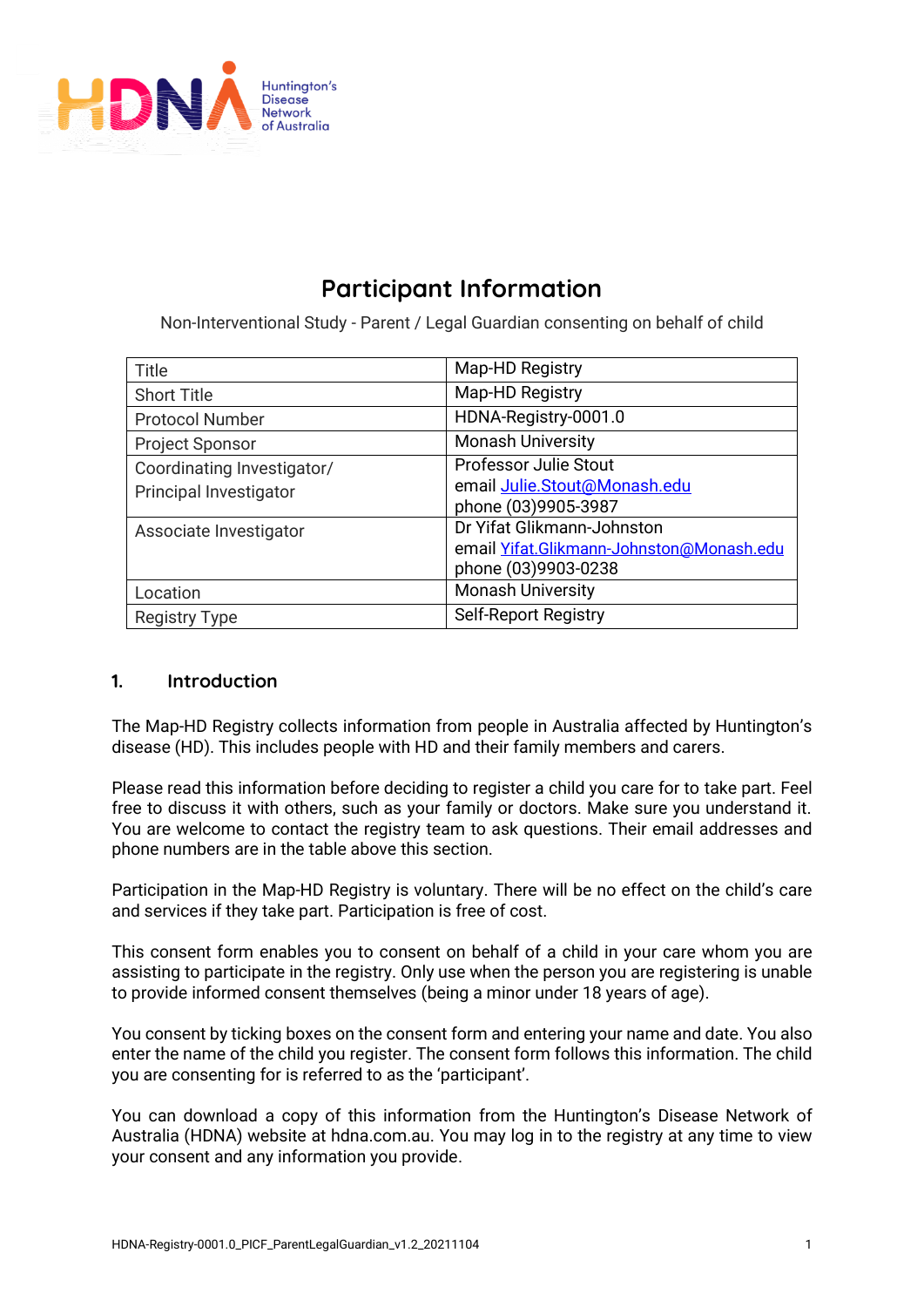

# **2. What is the purpose of the Map-HD Registry?**

To enable research that fosters the best quality of life for all people in Australia affected by HD.

The registry is the first-ever collection of data from people across Australia aimed at:

- Finding people that may benefit from new services and treatments
- Increasing the efficiency of HD research in Australia
- Connecting people to research and clinical trial opportunities
- Generating new knowledge about HD to help find treatments and improve care

# **3. What information do I need to provide about the participant to join the Map-HD Registry?**

For the participant to take part in the Map-HD Registry, you first need to provide consent. You then answer questions about them in the Map-HD Registry portal.

Some questions are REQUIRED. They take about 10 minutes to complete:

- The participant's first and last name
- The participant's date of birth
- The participant's post code
- How you prefer us to contact you in future (via text, email, phone call or post)
- The participant's sex and gender
- Whether the participant has had a blood test for the HD gene
- Whether the participant has been diagnosed with HD

Other questions are OPTIONAL. They take about 20 minutes to complete:

- The participant's CAG-expansion (or repeat number) if they have had the HD genetic test
- Which HD specialist clinicians or services the participant uses, if any
- How far the participant travels to clinical appointments
- Whether the participant has accessed the National Disability Insurance Scheme (NDIS)

## Additional options: **If you agree**

- We will provide the participant's contact details (which may be your contact details) to an HD State Association.
- We will use the participant's first and last name, address, date of birth, sex and a data linkage ID for linking to other datasets.
- We will contact you from time to time to request that you provide additional information to the registry and updates.
- We may contact you about OPTIONAL research or clinical trial opportunities, HD related services or activities.

# **4. What steps do I need to take to join the Map-HD Registry?**

To join the registry: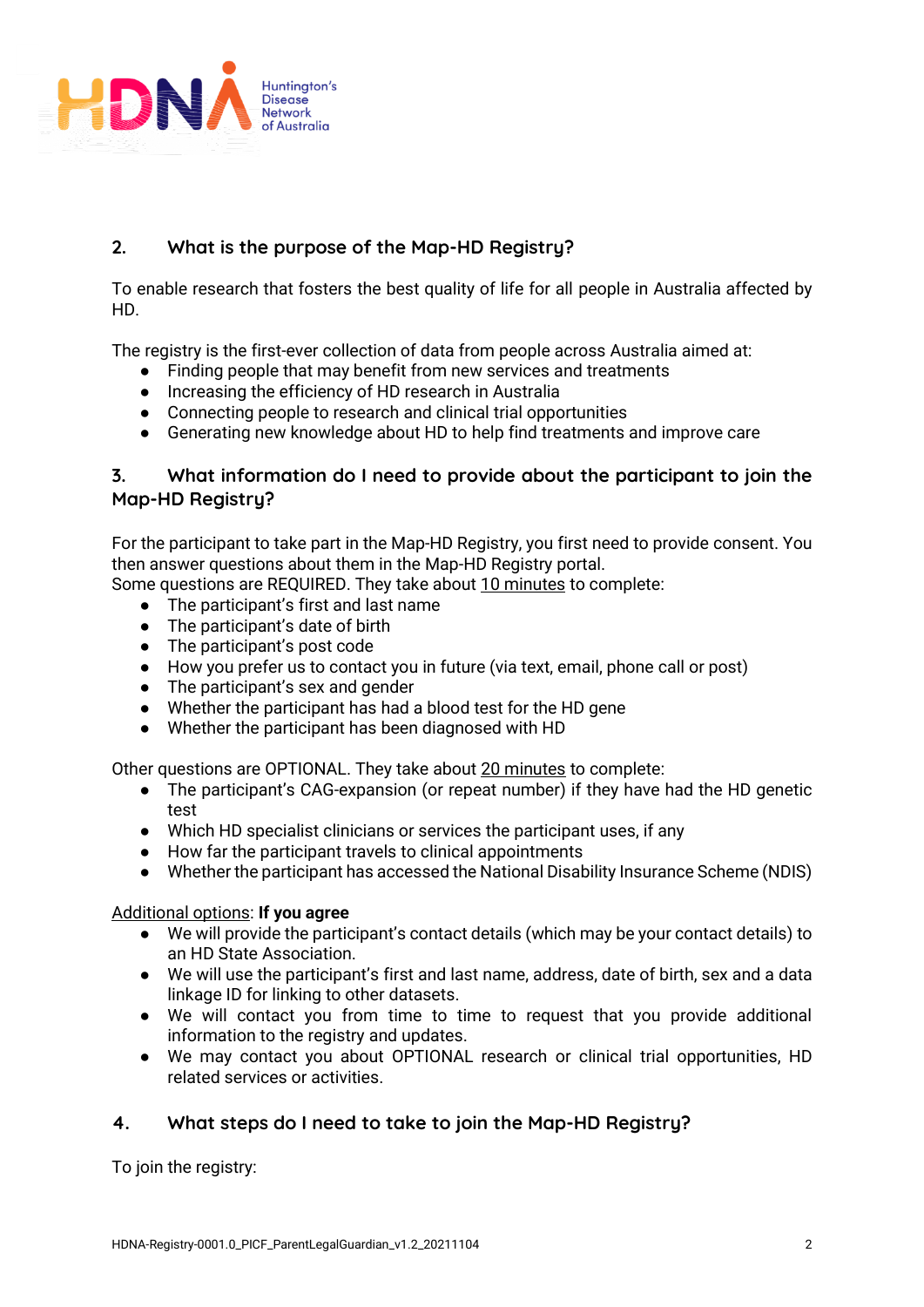

Step 1: Create an account by entering a username and password. Your account is stored on a secure and private Map-HD Registry portal.

Use your account whenever you log in. You can register more than one person with your account. For example, using your account, you may register a child you care for and yourself. Each person registered has their own consent. The registry separates each person's information. Each person's record is their profile.

Step 2: Read this Participant Information or watch the video, if available. Make sure you understand the information. If you have any questions, get them answered before continuing.

Step 3: Read the REQUIRED Consent Agreement. Tick the boxes if you agree to the statements.

Step 4: Read the OPTIONAL Consent Agreement that follows. Tick the boxes if you agree to the statements.

Step 5: Where you see 'Declaration by Parent / Legal Guardian', fill in your name and the date. By filling in your name you are consenting to participate.

Step 6: The registry gives you questions to complete about the participant. You can ask someone you trust to assist you in completing the questions.

You can look at a summary of the responses by going to the summary page. The summary page allows you to change your response to the optional consent items if you change your mind.

# **5. Can I stop before answering all the questions and complete some questions later?**

Yes. You may log out and back in at any time.

When answering questions, each page saves when you click the 'Save and Continue' button. If you leave a page before clicking 'Save and Continue' that information will not save.

## **6. What will happen with the data I provide?**

The Map-HD Registry is housed at Monash University, in Victoria, on secured computer systems.

Monash University will use the participant's information you provide for the purposes described in this document.

No records will be released with identifying information EXCEPT if you provide clear permission to do so.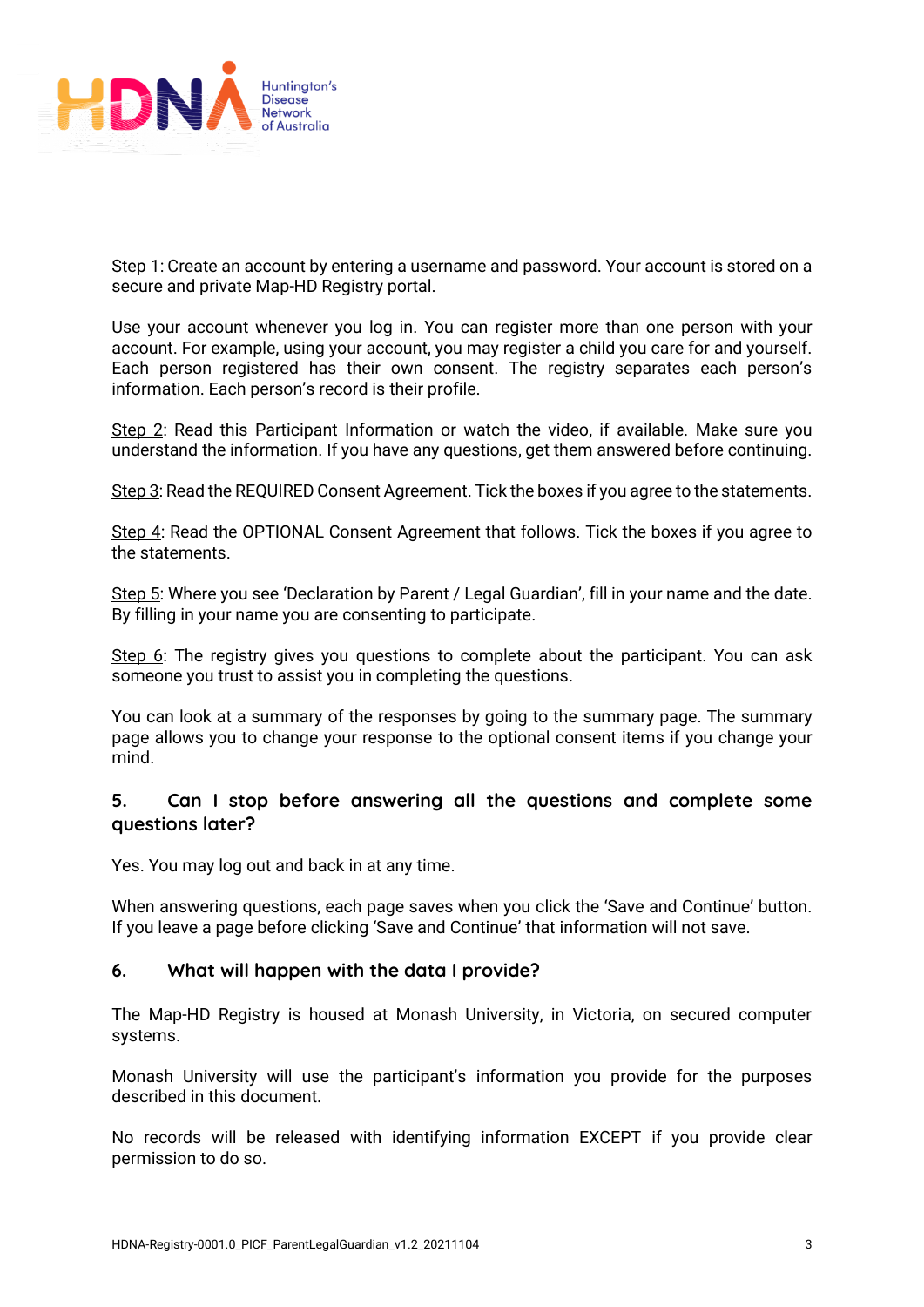

## **Sharing of de-identified data from the Map-HD Registry**

Before sharing data, personal information is removed. For example, the participant's name and address are removed. All information that could identify a particular person is removed. The data without personal information is called **de-identified data**. De-identification protects the identity of people included in the registry.

We plan to share data with researchers, clinicians, HD State Associations, Government, and industry. To obtain data, a formal request must be made to the Map-HD Steering Committee. The purpose of sharing of data is to help generate new understanding of HD and to help find treatments.

## OPTIONAL: Sharing the participant's contact details (which may be your contact details) with a selected HD State Association

You can choose to share the participant's name and contact details with an HD State Association. HD State Associations provide supports for people with HD, their families and carers.

## OPTIONAL: Data Linkage

We want to create a complete picture of HD in Australia. To make a complete picture, we will link the Map-HD Registry dataset with other datasets. Some examples are:

- Medicare (MBS)
- Pharmaceutical Benefits Scheme (PBS)
- National Disability Insurance Scheme (NDIS)
- Australian Institute of Health and Welfare (AIHW), and
- Clinical and research data linked to the people who participate in the registry.

Data linkage processes may require additional informed consent. If needed, someone from the Map-HD Registry team will contact you.

Some people in the Map-HD Registry are in Enroll-HD as well. Enroll-HD is a worldwide study for HD families. It is only available at a few centres in Australia. Specific consent is needed for data linkage with Enroll-HD. If you consent to the participant's data being linked to Enroll-HD, we will contact their Enroll-HD site. The details we will share with their Enroll-HD site are the participant's:

- first name
- last name
- date of birth
- address
- sex
- data linkage ID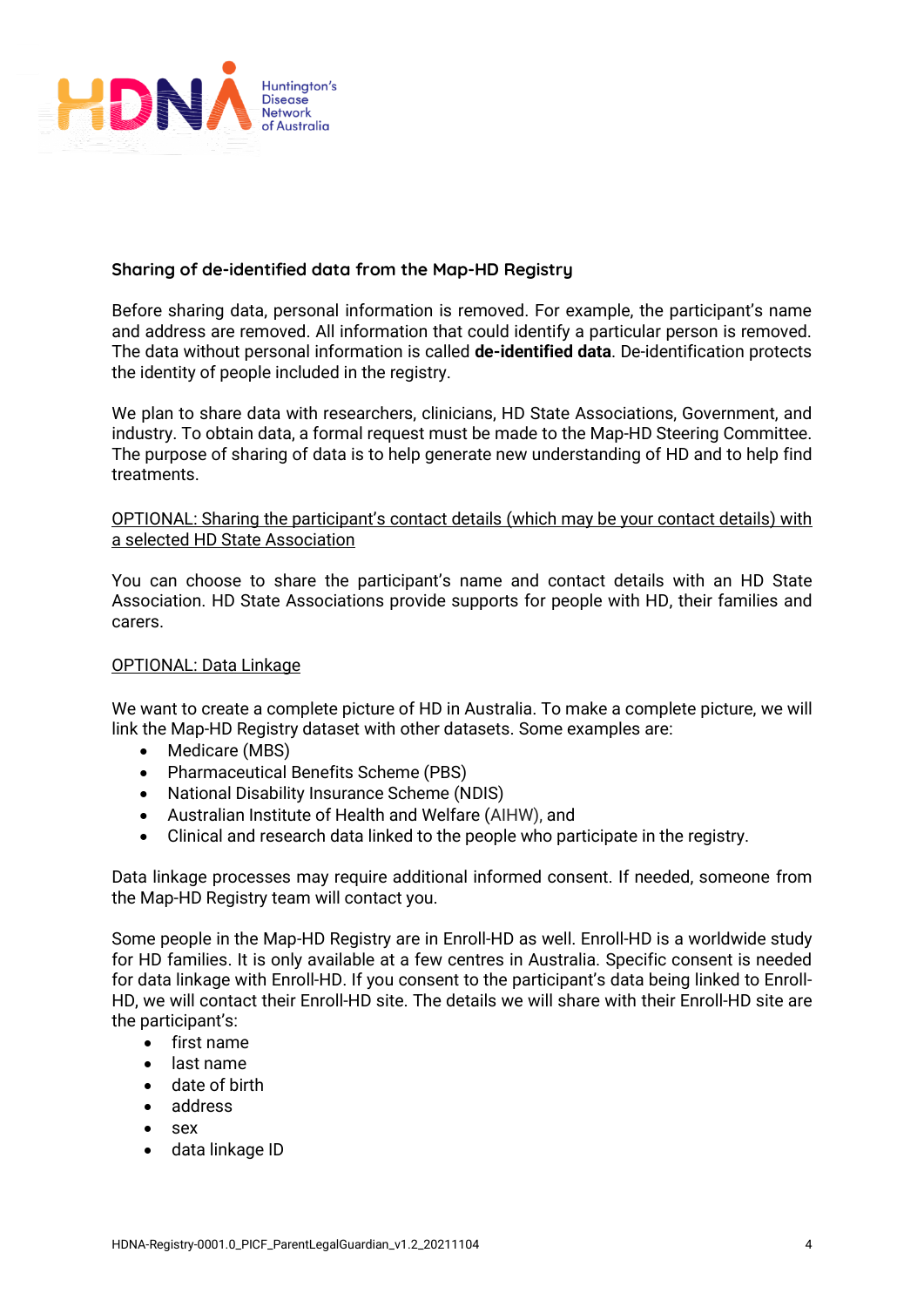

This information enables the CHDI Foundation to link records between the Map-HD Registry and the Enroll-HD study. The CHDI Foundation is the organisation that funds the Enroll-HD study.

Participation in data linkage is optional. To participate in data linkage, you must tick boxes in the Data Linkage section in the consent form.

## **7. What are the possible benefits of taking part in the Map-HD Registry?**

- Finding out about opportunities for accessing clinical services, research, treatments, and HD events.
- Creating more knowledge about HD in Australia. More knowledge may speed up the approval of new services and treatments.
- Improved knowledge about HD may increase funding from Government or charities.
- Locations of HD services may be improved to better match where people live.

We cannot guarantee that you or the participant will benefit from participating in the Map-HD Registry.

## **8. What are the possible risks and disadvantages of taking part?**

We do not expect risks or disadvantages from taking part. We have detailed policies and procedures to maintain the privacy and security of participant data. You can read the Terms and Conditions on the registry website. You can request additional details by contacting the registry a[t info@hdna.com.au.](about:blank)

# **9. Can I withdraw the participant from the Map-HD Registry?**

Yes, you can withdraw the participant from the registry at any time. To withdraw, delete their user profile. You may notify a member of the research team before you withdraw the participant, or to assist you.

If you withdraw the participant, we will not collect additional information from you. We save the information you provided so far. Reports include the participant's saved information as de-identified data. Tell the researchers if you do not want the participant's data included.

# **10. When will the registry close? Could it stop without warning?**

There is no planned end date for the registry. The registry could be stopped if:

- No funding is available to maintain it, or
- it no longer holds value for the Australian HD community.

If the registry closes, we will archive all data first. The data will be stored securely at Monash University. We plan to continue sharing de-identified data for approved uses.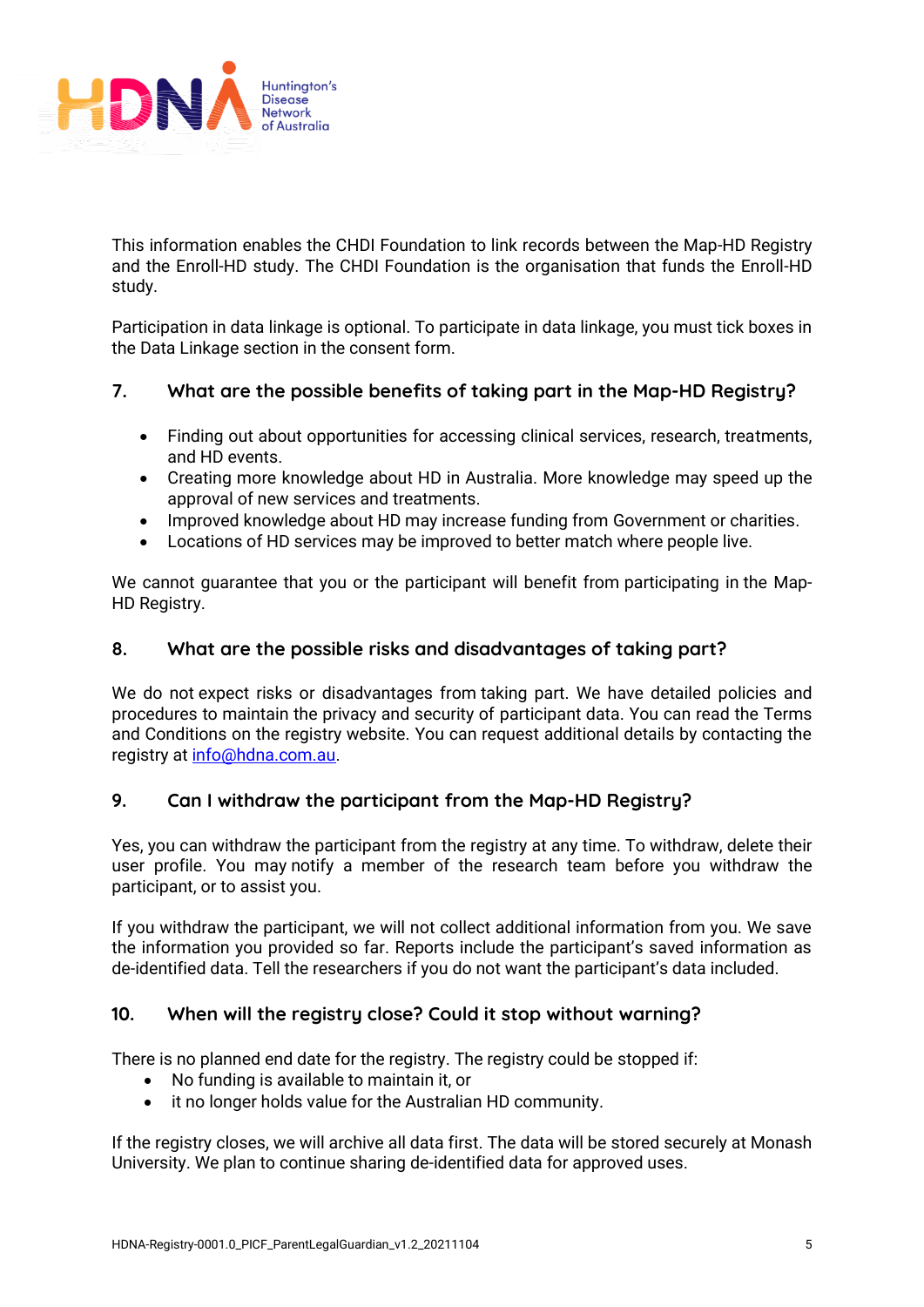

You have the right to request access to the information collected and stored by the research team about the participant. You have the right to request that any incorrect information is corrected.

## **11. What should I do if I wish to make a complaint?**

If you have complaints about the registry or if you have questions, contact:

Monash Health Human Research Ethics Committee Deborah Dell Phone: 03 9594 4605 Email: deborah.dell@monashhealth.org

If taking part causes you or the participant to feel upset or distressed, contact a member of the research team for help.

## **12. Who is organising and funding the Map-HD Registry?**

The registry is funded by the Australian Government's National Health and Medical Research Council (NHMRC). The funds come from a grant to Professor Julie Stout at Monash University. Professor Stout's research team led the development of the registry. The team worked with a committee called the Map-HD Working Group of the HDNA. The working group included clinicians, staff from HD State Associations, and people affected by HD.

We plan to support the registry using grant funding. The Australian Government, companies or charities may provide support for the registry.

## **13. Who has reviewed the ethics of the Map-HD Registry?**

A Human Research Ethics Committee (HREC) reviews all registries in Australia. This committee is a group of people independent of the project. The HREC of Monash Health has approved the ethical aspects of the Map-HD Registry.

This registry is according to Australia's National Statement on Ethical Conduct in Human Research (2018). This statement protects the interests of people who participate in human research studies and registries.

## **14. Further information and who to contact**

For more information about the Map-HD Registry, contact Professor Julie Stout (Julie.Stout@monash.edu, 03 9905 3987) or Dr Yifat Glikmann-Johnston (Yifat.Glikmann-Johnston@monash.edu, 03 9902 0238).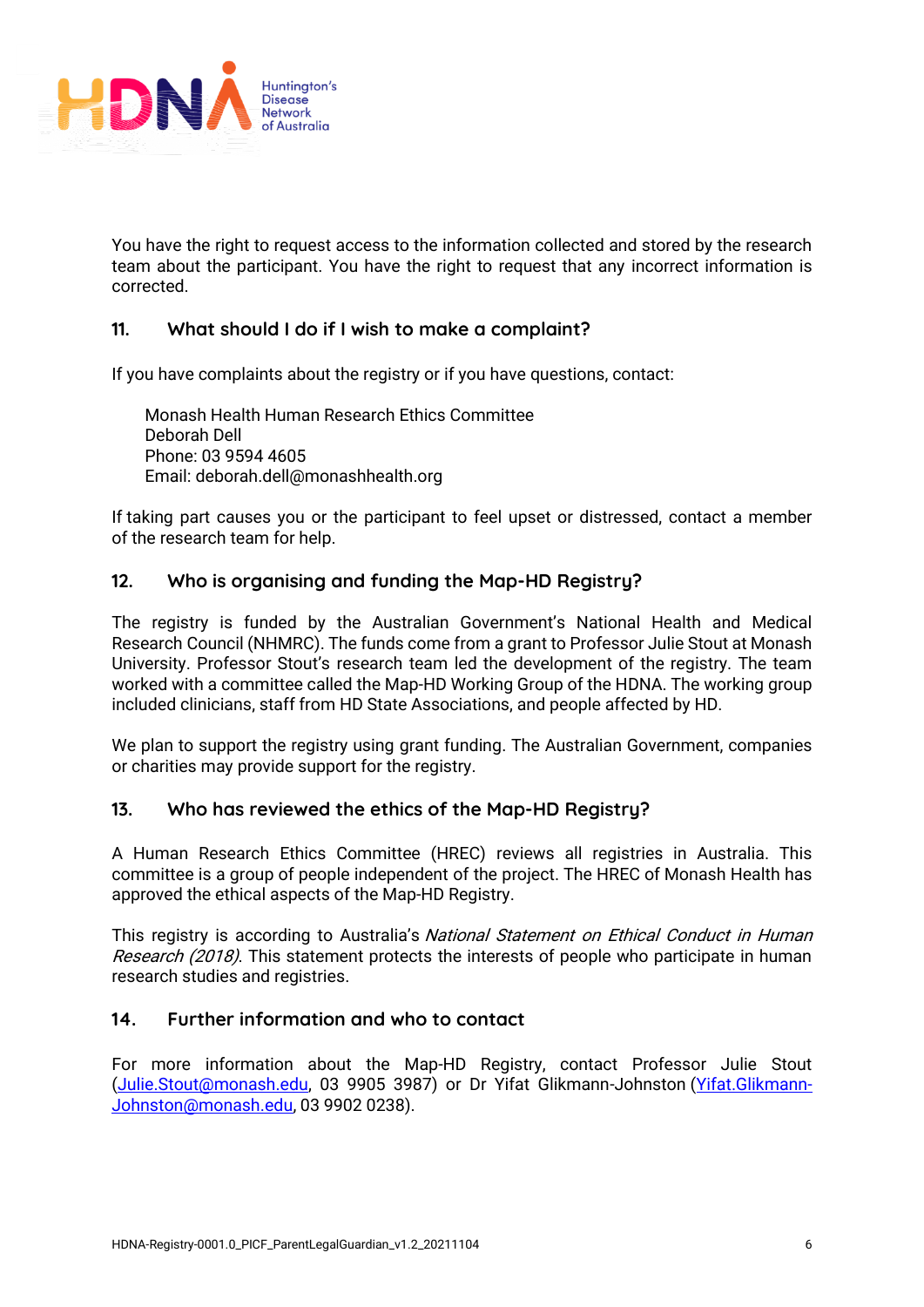

## **Reviewing HREC approving this registry and HREC Executive Officer details**

| <b>Name</b> | Ms Deborah Dell                                              |
|-------------|--------------------------------------------------------------|
| Position    | Manager, Research Support Services and Human Research Ethics |
|             | Committee                                                    |
| Telephone   | 03 9594 4605                                                 |
| Email       | deborah.dell@monashhealth.org                                |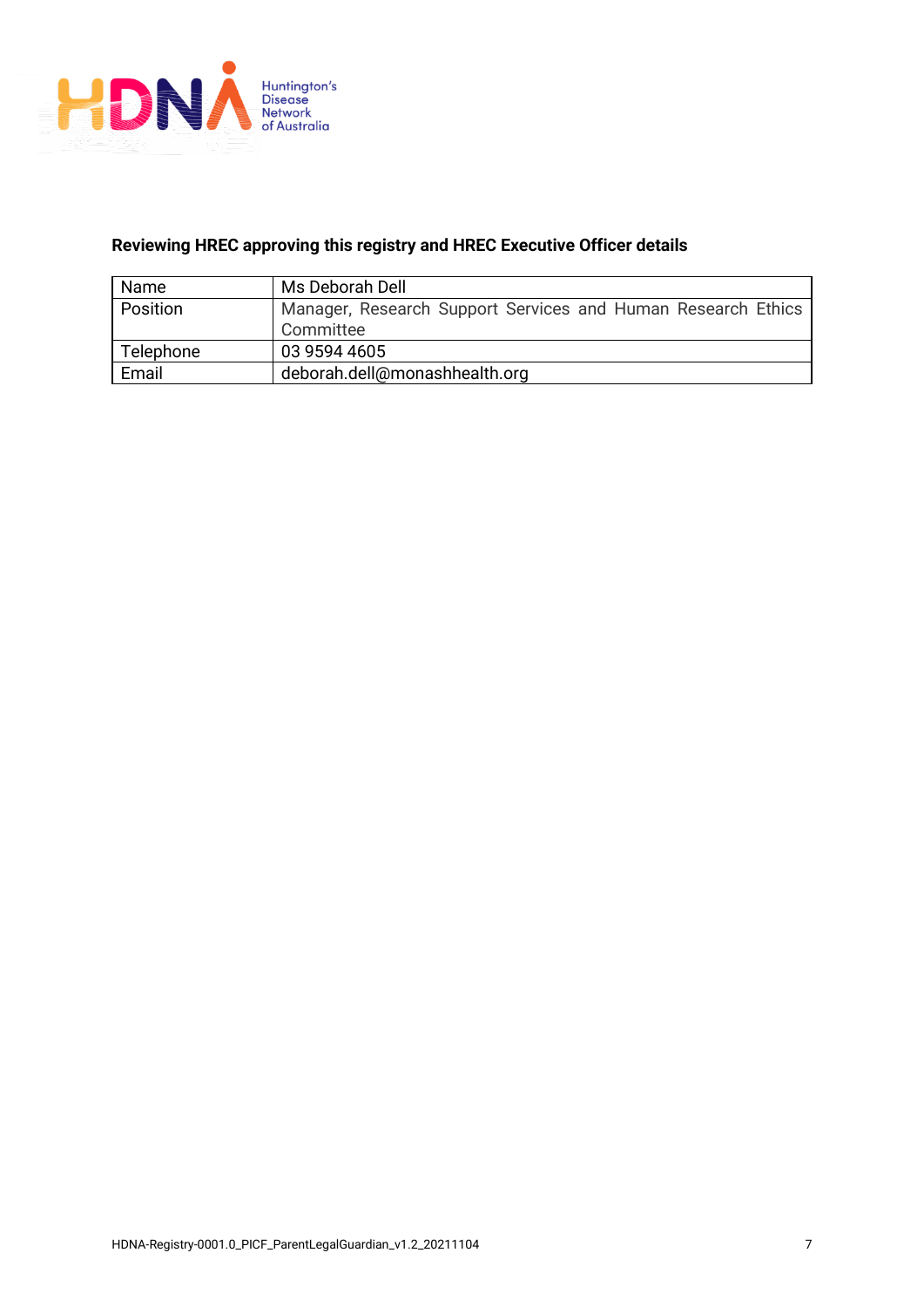

# **Consent Form**

Non-Interventional Study – Parent / Legal Guardian consenting on behalf of child

| Title                      | Map-HD Registry                          |
|----------------------------|------------------------------------------|
| <b>Short Title</b>         | Map-HD Registry                          |
| <b>Protocol Number</b>     | HDNA-Registry-0001.0                     |
| <b>Project Sponsor</b>     | <b>Monash University</b>                 |
| Coordinating Investigator/ | <b>Professor Julie Stout</b>             |
| Principal Investigator     | email Julie.Stout@Monash.edu             |
|                            | phone (03)9905-3987                      |
| Associate Investigator     | Dr Yifat Glikmann-Johnston               |
|                            | email Yifat.Glikmann-Johnston@Monash.edu |
|                            | phone (03)9903-0238                      |
| Location                   | <b>Monash University</b>                 |
| <b>Registry Type</b>       | Self-Report Registry                     |

## **Consent Agreement for the REQUIRED Parts of the Map-HD Registry**

You must accept all five statements below to participate in the Map-HD Registry. Tick the boxes if you agree. Do not tick the boxes if you do not wish for the participant to take part.

- $\Box$  I have read the Map-HD Registry Participant Information or someone has read it to me in a language that I understand.
- $\Box$  I have had an opportunity to ask questions. If I did ask questions, I am satisfied with the answers I received.
- □ I freely agree for the participant to participate in the Map-HD Registry as described. I understand that I am free to withdraw the participant at any time without it affecting their future health care.
- $\Box$  I consent to the personal information of the participant that I provide to the Map-HD Registry being used by Monash University for the purposes set out in the Participant Information.
- $\Box$  I understand that I can download a copy of the Participant Information to keep.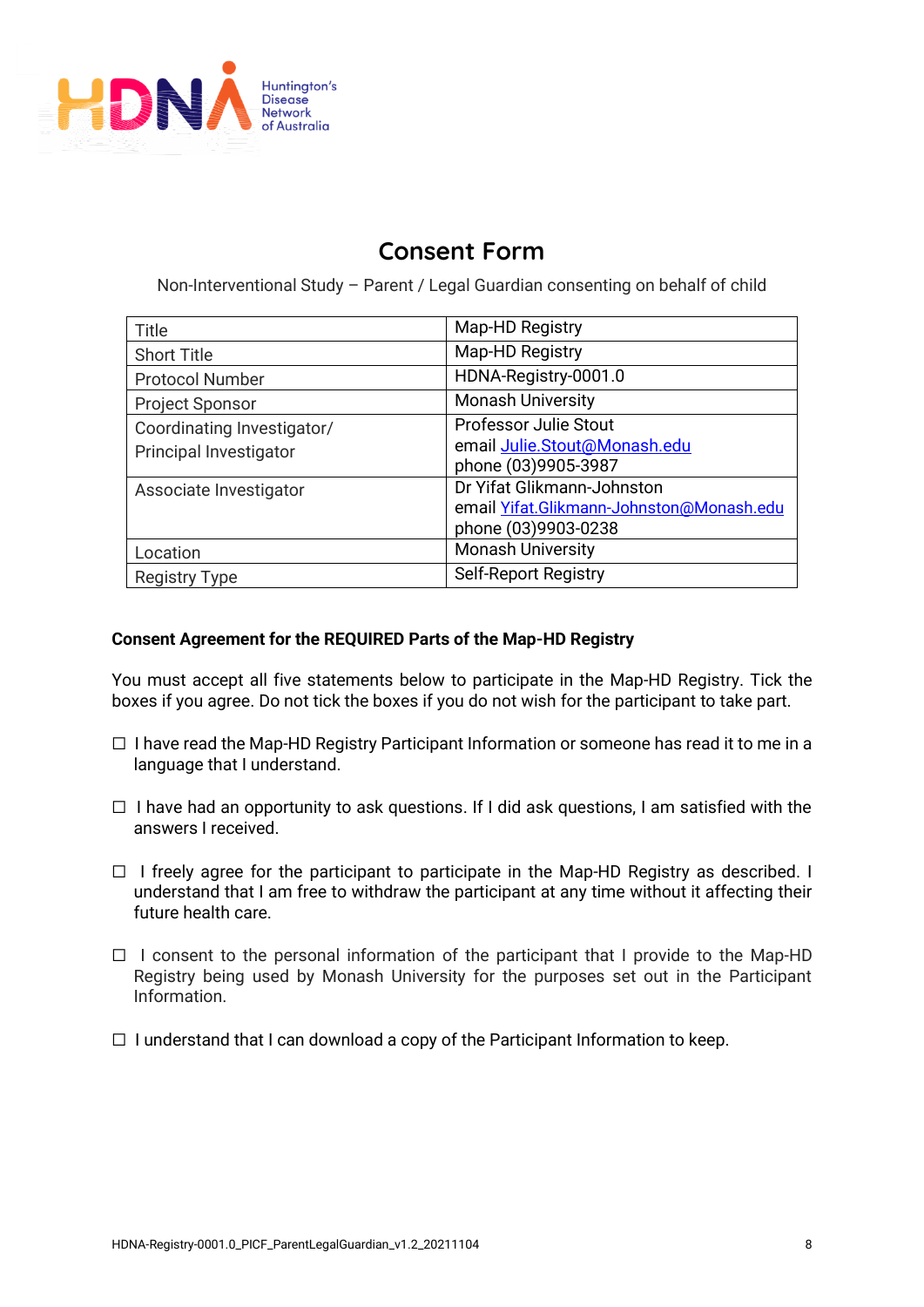

 $\overline{\phantom{a}}$ 

**The following statements are OPTIONAL. Tick the boxes of those you agree to. The participant can still participate in the Map-HD Registry if you do not tick the boxes.** 

- $\Box$  I consent to the research team contacting me from time to time about updating the participant's profile.
- $\Box$  I consent to having my contact information shared with an HD State Association to enable them to contact me regarding the participant so they can provide information about support services and other opportunities related to HD.
- $\Box$  I consent to the participant's personal information (name, address, date of birth, sex and a data linkage ID) being disclosed to enable data collection from other organisations (such as Medicare, PBS, AIHW, NDIS, Enroll-HD site, etc.) to be linked to the participant's registry data.
- $\Box$  If the participant is an Enroll-HD participant, or becomes an Enroll-HD participant, I consent to the participant's data linkage ID being entered into the Enroll-HD database to enable a link between the Map-HD Registry and the Enroll-HD dataset.

# **Declaration by Parent / Legal Guardian – for Parent / Legal Guardian who has read the information**

Name of child participant (type the participant's name here)

\_\_\_\_\_\_\_\_\_\_\_\_\_\_\_\_\_\_\_\_\_\_\_\_\_\_\_\_\_\_\_\_\_\_\_\_\_\_\_\_\_\_\_\_\_\_\_\_\_\_\_\_\_\_\_\_\_\_

Name of person providing consent (type your name here to indicate your consent on behalf of the participant)

Relationship of person providing consent to the participant

\_\_\_\_\_\_\_\_\_\_\_\_\_\_\_\_\_\_\_\_\_\_\_\_\_\_\_\_\_\_\_\_\_\_\_\_\_\_\_\_\_\_\_\_\_\_\_\_\_\_\_\_\_\_\_\_\_\_

\_\_\_\_\_\_\_\_\_\_\_\_\_\_\_\_\_\_\_\_\_\_\_\_\_\_\_\_\_\_\_\_\_\_\_\_\_\_\_\_\_\_\_\_\_\_\_\_\_\_\_\_\_\_\_\_\_\_

 $\Box$  I confirm that I am the parent / legal guardian of the child participant (tick box if true)

 $\Box$  I confirm that I have the child's assent to participate (tick box if true)

Date \_\_\_\_\_\_\_\_\_\_\_\_\_\_\_\_\_\_\_\_\_\_\_\_\_\_\_\_\_\_